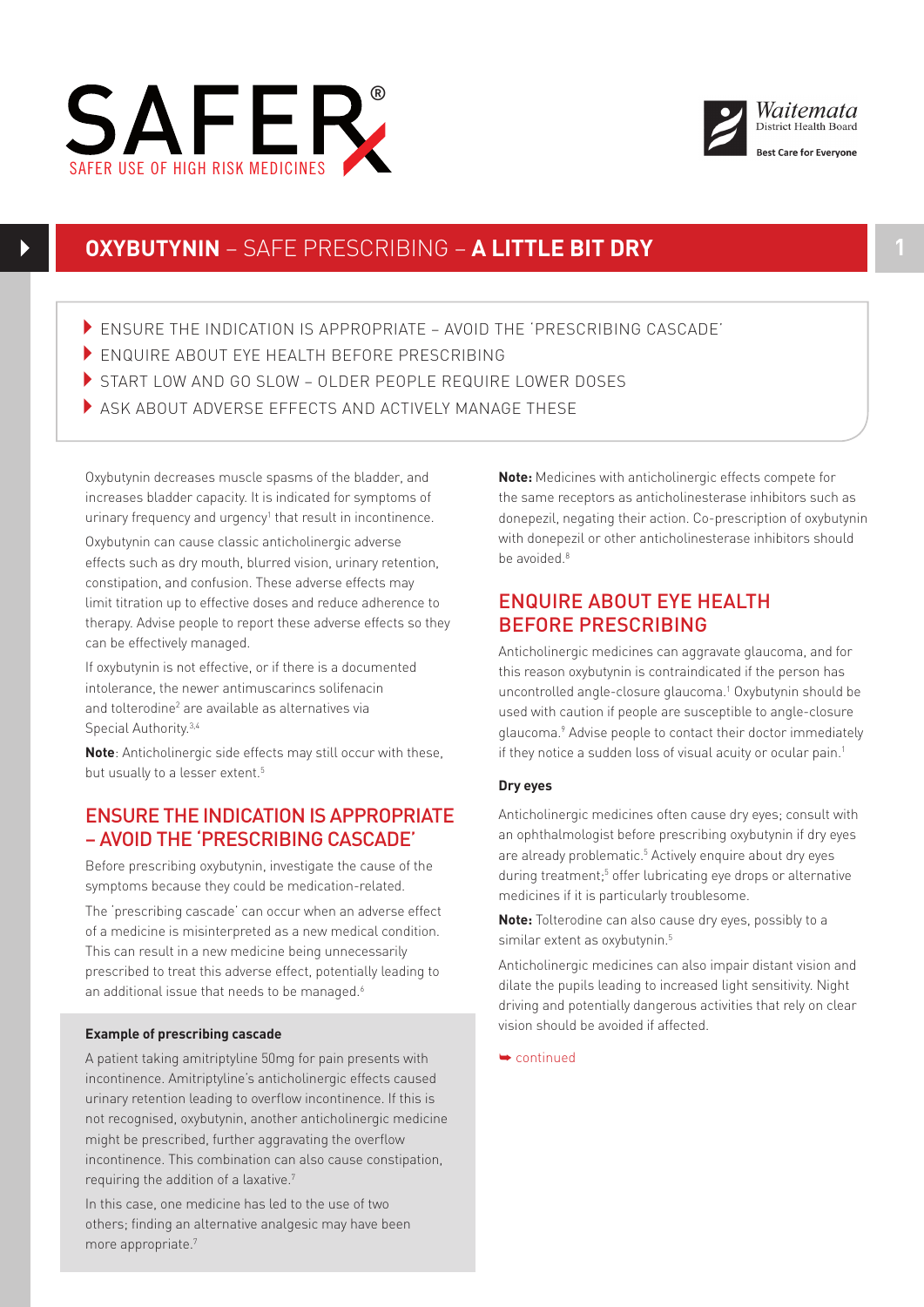



# **OXYBUTYNIN 2**

## START LOW AND GO SLOW – OLDER PEOPLE REQUIRE LOWER DOSES

Oral oxybutynin undergoes gastrointestinal and hepatic first-pass metabolism producing high plasma levels of an active metabolite. This metabolite is associated with dry mouth, constipation and dizziness, which can be especially problematic for older adults.

prostemate for stacr addits:<br>Older adults may only require half the usual dose; start with oxybutynin, 2.5mg twice daily, and increase only if necessary.10 Ask about adverse effects at each visit, especially if there is renal or hepatic impairment.<sup>1</sup>

All anticholinergic medicines should be used cautiously with cognitive impairment or Parkinson's disease because they can precipitate confusion. Oxybutynin can also exacerbate symptoms of hyperthyroidism, coronary heart disease, congestive heart failure, arrhythmia, tachycardia, hypertension and prostatic hypertrophy.1

The topical patch formulation of oxybutynin may reduce the occurrence of adverse effects compared to oral oxybutynin because of reduced first-pass metabolism, and lower plasma levels of the active metabolite.<sup>11</sup> The patch could be a useful option if there are troublesome adverse effects associated with the oral formulation.<sup>10</sup>

**Note:** Application site reactions and relative cost<sup>12</sup> may limit the patch's use.

## ASK ABOUT ADVERSE EFFECTS AND ACTIVELY MANAGE THESE

Many of the adverse effects of anticholinergic medicines are dose-related; consider reducing the dose before switching to an alternative medicine or formulation. Some adverse effects can be effectively managed, inform people about these so they know to ask for advice if needed.

### **Dry mouth**

Dry mouth is the most common and troublesome adverse effect of all anticholinergic medicines, affecting one in three people,<sup>13</sup> and is the main reason for discontinuing oxybutynin.14 Persistent dry mouth can cause ulceration of the gums, tooth decay, and lead to fungal infections. Advise good oral hygiene and recommend saliva substitutes if necessary.

**Note:** Solifenacin and tolterodine can also cause dry mouth, but possibly to a lesser extent than oxybutynin.5,14

### **Gastrointestinal effects**

Oxybutynin, like other anticholinergic medicines can decrease gastrointestinal motility and is contraindicated with severe ulcerative colitis. Reduced gastrointestinal motility also causes constipation. Ask about constipation at each visit and manage proactively with dietary advice and laxatives, where required.

**Note:** Diarrhoea may be a symptom of incomplete intestinal obstruction; if diarrhoea occurs, withdraw oxybutynin.1

#### **Decreased sweating**

Anticholinergic medicines decrease sweating and can cause flushing which may be problematic in hot environments. Warn people about the risk of overheating during exercise or in hot weather because these can lead to heatstroke and fever.<sup>9</sup> Hot baths and saunas should also be avoided because dizziness or fainting may result.

#### **Drowsiness and confusion**

Older adults have an increased risk of drowsiness, confusion and memory loss when using anticholinergic medicines. This risk is further increased if more than one anticholinergic medicine is prescribed. These central effects can lead to an increased risk of falls; make sure people taking these medicines and their caregivers are aware of this.<sup>1</sup>

**Note:** Alcohol may further increase the sedative effect of oxybutynin; everyone prescribed anticholinergic medicines should be advised to limit their alcohol intake.

#### **Adverse effects of anticholinergic medicines15**

| <b>Peripheral effects</b>              | <b>Potential complications</b>                                                               |
|----------------------------------------|----------------------------------------------------------------------------------------------|
| Decreased salivation                   | Dental caries, gum ulceration                                                                |
| Decreased sweating                     | Hyperthermia                                                                                 |
| Increased pupil size                   | Photophobia, precipitation<br>of acute narrow angle<br>glaucoma, difficulty<br>night-driving |
| Inhibition of accommodation            | <b>Blurred vision</b>                                                                        |
| Difficulty urinating                   | Urinary retention                                                                            |
| Decreased gastrointestinal<br>motility | Constipation                                                                                 |
| <b>Central effects</b>                 | <b>Potential complications</b>                                                               |
| Drowsiness and confusion               | Falls                                                                                        |